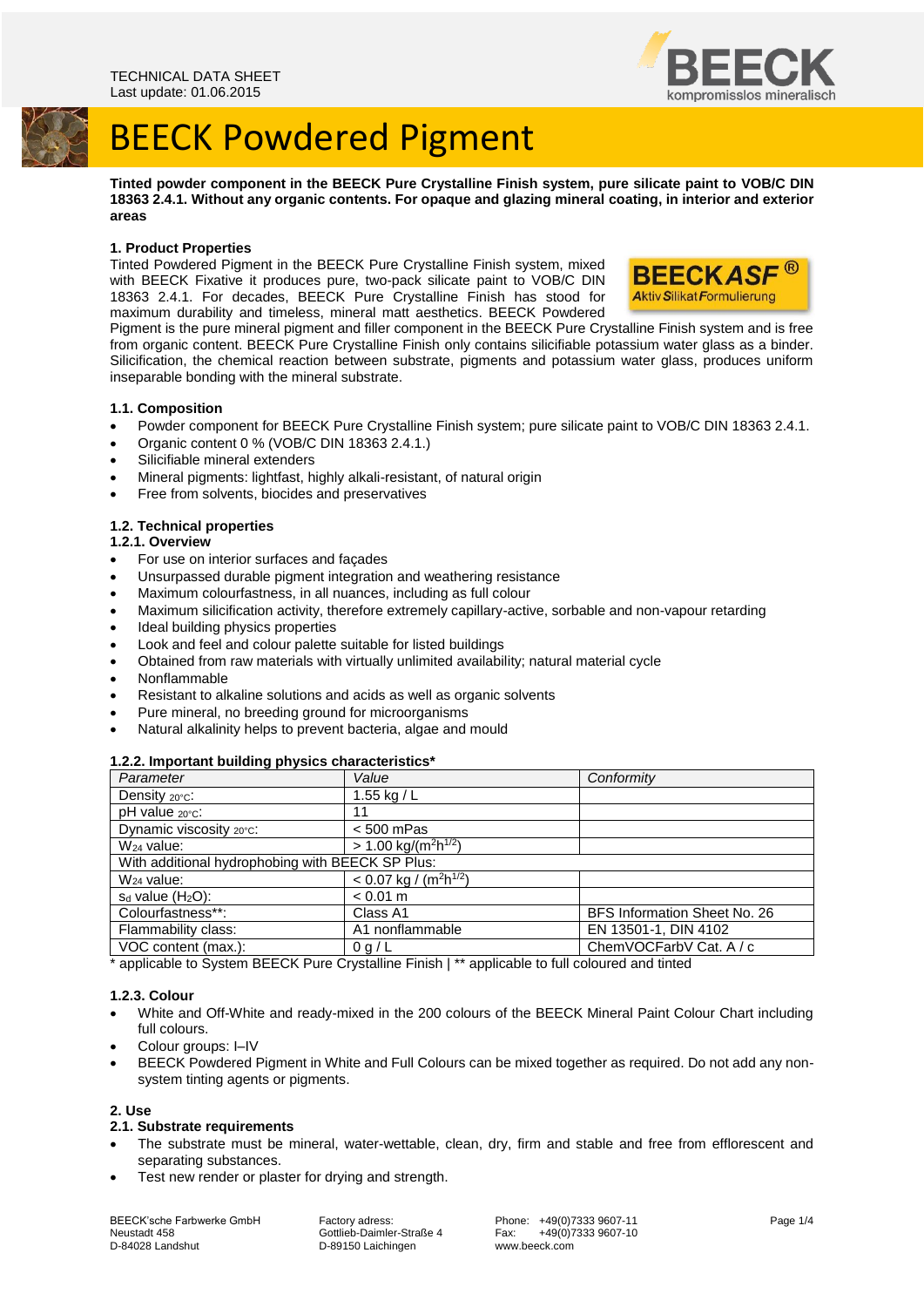

- Carefully make good chipped surfaces and misses with the same type of material and the same texture.
- Use render or plaster to repair cracked substrates. Areas with hairline cracks and minor structural defects: precoat the whole surface with BEECK Quartz Filler.
- Clean pressure-sensitive surfaces carefully.
- Prepare algae infested façades with BEECK Fungicide according to the factory specifications.
- Ensure uniform substrates and careful application on high visual quality surfaces and in glancing light.
- Always try out on a test area of the paint system under on site conditions on critical and visually high-quality surfaces.
- For silicate glazing techniques on low wettability and synthetic-resin modified surfaces, e.g. ETICS: Use BEECK MBA-Fixative instead of BEECK Fixative.

## **2.2. Brief information on the standard system**

- Apply two opaque coats of BEECK Pure Crystalline Finish. An additional intermediate coat is advisable on exposed surfaces exposed to the weather and where there is no roof overhang, e.g. on church towers and noise barriers.
- Optimally adjust BEECK Pure Crystalline Finish to the substrate and use by adding fixative.
- Use BEECK Etching Fluid according to the factory specifications to remove sinter skin from new plaster or render.
- Preset absorbent and chalking substrates with BEECK Fixative, thinned with 2 parts water.
- Use BEECK Quartz Filler as a primer coat or additive on critical surfaces, see 2.5. Auxiliary products.
- Optional: subsequent hydrophobing and long-term preservation with BEECK SP Plus, see 2.5. Auxiliary products.

### **2.3. Substrate and preparatory treatment**

 *Lime plaster/render (PI/CSII), lime-cement plaster/render (PII), cement plaster/render (PIII); porous, absorbent and without water repellency:*

Test render or plaster for drying and strength. Use BEECK Etching Fluid to remove sinter skin on solid plaster or render, or grind off. Do not etch thin coat plasters or renders and composite systems (e.g. ETICS). Prime absorbent plaster or render with BEECK Fixative, thinned with 2 parts water. To prepare plasters and renders whose surface is sanding, but which are still firm: repeatedly flow coat with 1 part BEECK Fixative and 5 parts water until saturated. In case of hairline cracks and structural defects, use BEECK Quartz Filler according to the factory specifications. Allow air-lime plasters and renders to carbonate sufficiently before coating and always try out on a test area on site due to the required minimum strength.

#### *Concrete, fair-faced concrete:*

Use high pressure cleaner and BEECK Formwork Oil Remover according to the factory specifications to clean concrete pore-deep and to remove any residual release agent, and then rinse with plenty of clean water. Clean thoroughly in interior areas too; try out first by wettening a test area with sprayed on water! Preset with BEECK Fixative, thinned with 2 parts water. Alternatively, for glazing technique on fair-faced concrete: BEECK MBA-Fixative.

*Brick, calcium silicate masonry, natural stone:*

Clean substrate properly. Check for efflorescence (e.g. salt edges, iron salts), moisture damage and absorbency. Make good defective joints and bricks. Preset with BEECK Fixative, thinned with 2 parts water. Do not use on glaze, clinker, ceramic and non-porous natural stone, e.g. granite.

- *Old silicate and lime-based coatings:* Check the firmness of existing coatings, clean thoroughly by highpressure cleaning and / or brush off. Preset with BEECK Fixative, thinned with 2 parts water. Strip or blast clean surface to remove film-forming existing coatings.
- *Unsuitable substrates* are horizontal or sloping surfaces exposed to the weather, less stable, pore-free, efflorescent surfaces and non-alkali-resistant substrates such as wood-based materials (MDF, OSB), clay or loam, gypsum, and plastics as well as film-forming, non- firm and plasto-elastic coatings.
- *Defective substrates* require a differentiated approach. Apply renovation plaster or render to damp, salt contaminated surfaces, basement walls and base areas, then apply a primer coat of BEECK Quartz Filler on the whole surface.

## **2.4. Application instructions**

## **2.4.1. General information**

Check substrate suitability as required (see 2.1 and 2.3). Pay particular attention to the absorbency, strength and texture of the respective substrate. Try out on a test area before using on high quality and critical surfaces. Ensure that the product is used by qualified persons only.

- Carefully cover surfaces which are not to be treated especially glass, ceramics, window sills, expansion joints, lacquer and anodic coatings – and protect them from splashes.
- Provide personal protective equipment.

BEECK'sche Farbwerke GmbH Factory adress: Phone: +49(0)7333 9607-11 Page 2/4<br>Neustadt 458 Page 2/4 Cottlieb-Daimler-Straße 4 Fax: +49(0)7333 9607-10 Neustadt 458 Gottlieb-Daimler-Straße 4 Fax: +49(0)7333 9607-10

D-89150 Laichingen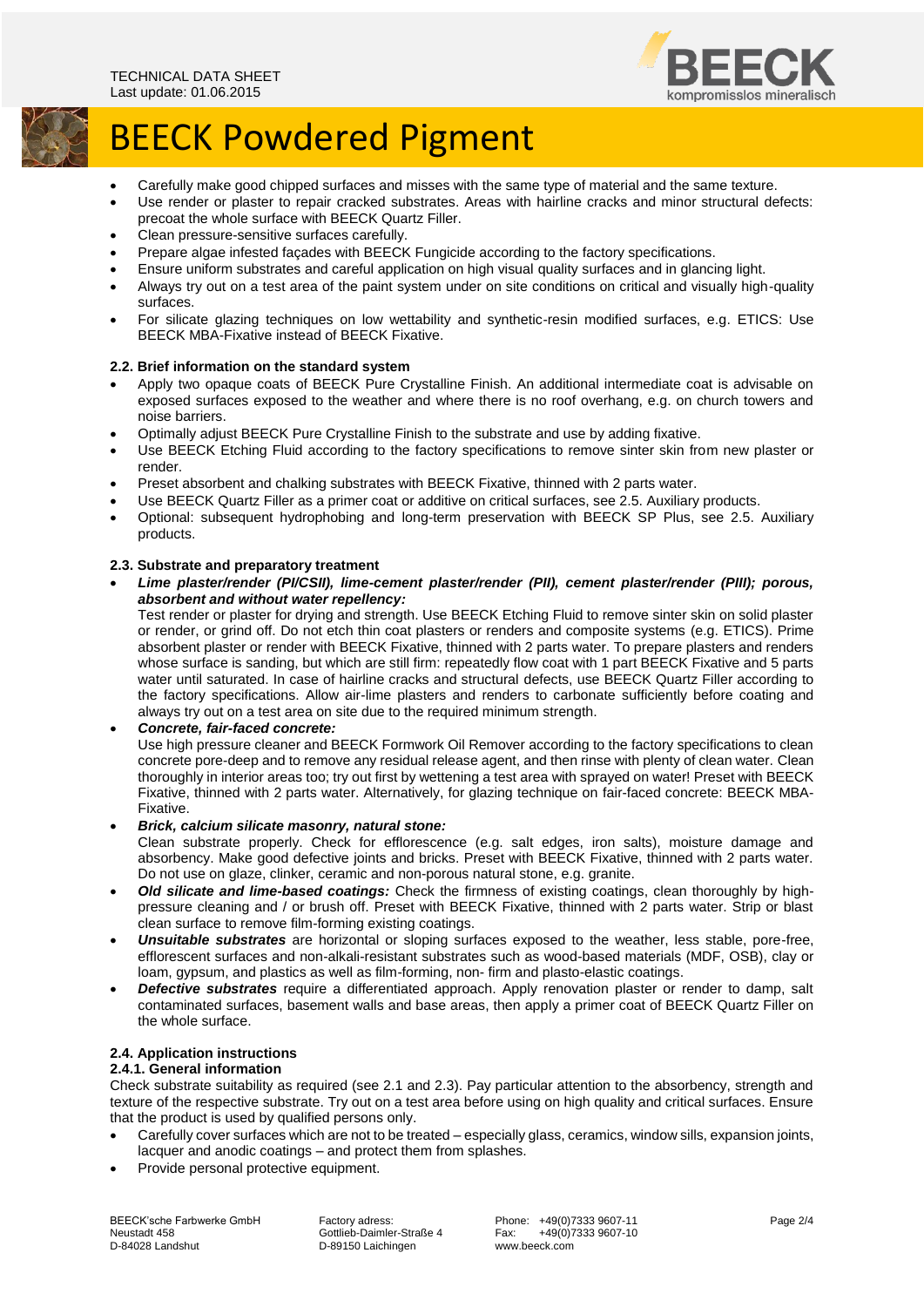

- Before use, soak BEECK Pure Crystalline Finish according to the factory specifications. Before use, stir thoroughly with powered mixing paddle.
- Only use containers from the same production batch to coat self-contained areas.
- Especially when using tinted coatings, ensure sufficient qualified workers and a smooth, uninterrupted coating process.
- Do not use in wet conditions, if there is a risk of frost, on hot surfaces or in the blazing sun.
- Minimum application temperature: +8°C
- Drying time per coat: at least 12 hours between coats for opaque coat, at least 8 hours for silicate glaze
- Protect fresh coats from rain and the blazing sun; hang up scaffolding sheeting in front of the surface worked on.

### **2.4.2. Application**

- *Opaque coat with BEECK Pure Crystalline Finish:*
- **Preparation:**
	- Add 25 kg (8 kg, 4 kg) BEECK Powdered Pigment to 30 kg (10 kg, 5 kg) BEECK Fixative, stir thoroughly.
	- Soak for at least 2 hours, ideally over night. Stir occasionally. Close container airtight during breaks. Use up soaked paint within 4 weeks.
- **Apply with BEECK Mineral Paint Brush:**
	- Avoid applying on areas that have started to dry.
	- Cut-in edges smoothly and seamlessly, wet-on-wet, together with the main area.
	- Apply on self-contained areas: quickly, smoothly and seamlessly, with no overlapping, uniformly and in one continuous pass.

- Coats

*Primer coat:* Depending on the weather and substrate, thin with BEECK Fixative until coatable, approx. 3 kg for a batch of 25 kg / 30 kg. If the coatability is optimally set, the coating neither fuses on the surface, nor does it run off the surface of, for example, plaster or render projections. Apply an additional intermediate coat on exposed surfaces if necessary.

*Topcoat:* Drying time: at least 12 hours per pass. If necessary, thin with a small amount of BEECK Fixative for optimally smooth coatability.

## **Refer to the BEECK Fixative technical data sheet.**

*Glaze coat with BEECK Pure Crystalline Finish:*

Check glaze technique and substrate suitability on test area on site. Use BEECK MBA-Fixative instead of BEECK Fixative on low wettability substrates and on BEECK Quartz Filler.

- **Preparation:**
	- Thin 1 kg BEECK Fixative with 1 kg water. Add approx. 200  $g 500$  g BEECK Powdered Pigment, depending on the required colour strength.
	- If using BEECK MBA-Fixative: Mix 1 L MBA-Fixative and 1 L water. Add approx. 200 g 500 g BEECK Powdered Pigment.
- **Use:**
	- Apply watercolour-like in 2 3 glaze coats using the BEECK Mineral Paint Brush or BEECK Oval Brush.
	- 3 glaze coats are required in exposed outdoor areas.
	- Apply thin coats, smoothly, seamlessly and without overlapping.
	- Drying time: at least 8 hours per glaze coat.

#### **Refer to the BEECK Fixative technical data sheet.**

- **Long-term preservation with BEECK SP Plus recommended for:**
	- Representative façades and buildings without roof overhang as well as on noise barriers with high exposure to dirt and rain. Due to silicification, wait at least 10 days before applying BEECK SP Plus on the silicate glaze.

#### **2.5. Auxiliary products**

- BEECK Etching Fluid for removing sinter skin on solid new plaster or render. Do not etch thin coat renders or plasters or composite material, e.g. ETICS.
- BEECK Fungicide, against algae growth according to the factory specifications. Determine effectiveness on specific property by trying out on a test area on site exposed to long-term weathering.
- BEECK Quartz Filler P, fibre-reinforced slurry additive (powder) for primer and intermediate coat on substrates with, for example, individual hairline cracks. Primer coat: Add 25 kg BEECK Powdered Pigment and 50 kg BEECK Quartz Filler P to 30 kg BEECK Fixative and leave to soak overnight. Adjust by adding approx. 10 kg BEECK Fixative.

Intermediate coat: Soak 25 kg BEECK Powdered Pigment and 25 kg BEECK Quartz Filler P in 30 kg BEECK Fixative. Adjust by adding approx. 5 kg BEECK Fixative. Apply with BEECK Mineral Paint Brush, smoothly and seamlessly and without grain pockets. Apply topcoat in same colour with BEECK Pure Crystalline Finish without adding BEECK Quart Filler P.

D-89150 Laichingen